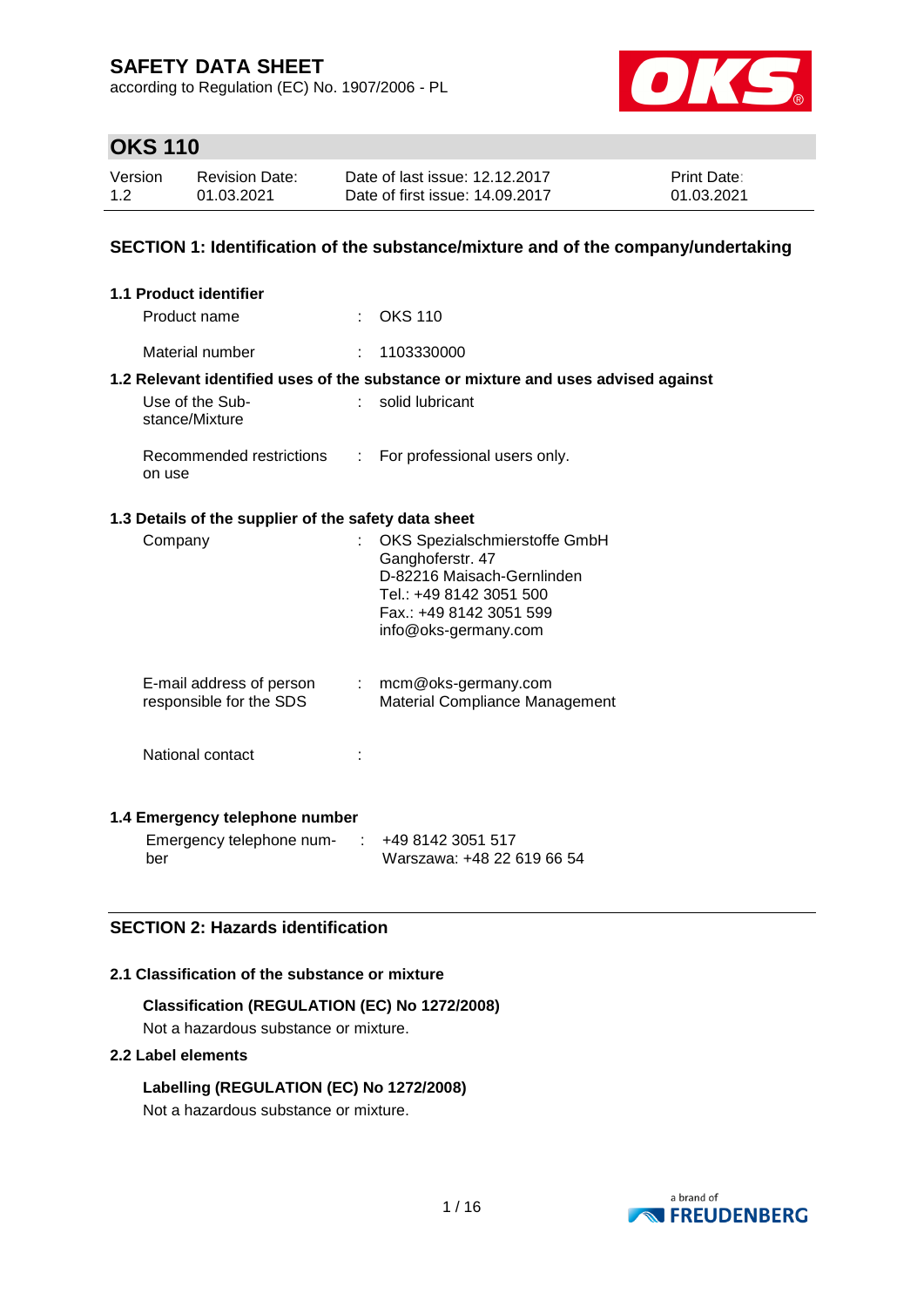according to Regulation (EC) No. 1907/2006 - PL



# **OKS 110**

| Version | <b>Revision Date:</b> | Date of last issue: 12.12.2017  | <b>Print Date:</b> |
|---------|-----------------------|---------------------------------|--------------------|
| 1.2     | 01.03.2021            | Date of first issue: 14.09.2017 | 01.03.2021         |

#### **2.3 Other hazards**

This substance/mixture contains no components considered to be either persistent, bioaccumulative and toxic (PBT), or very persistent and very bioaccumulative (vPvB) at levels of 0.1% or higher.

#### **SECTION 3: Composition/information on ingredients**

#### **3.1 Substances**

Chemical nature : Molybdenum disulfide

#### **Components**

|                                              |                            | <b>Notes</b> |                   |
|----------------------------------------------|----------------------------|--------------|-------------------|
| Index-No.                                    |                            |              |                   |
| Substances with a workplace exposure limit : |                            |              |                   |
| 1317-33-5                                    | Not classified             |              | $>= 90 - 5 = 100$ |
| 215-263-9                                    |                            |              |                   |
|                                              |                            |              |                   |
|                                              | <b>Registration number</b> |              |                   |

#### **SECTION 4: First aid measures**

#### **4.1 Description of first aid measures**

| If inhaled              | : Remove person to fresh air. If signs/symptoms continue, get<br>medical attention.<br>Keep patient warm and at rest.<br>If breathing is irregular or stopped, administer artificial respira-<br>tion. |
|-------------------------|--------------------------------------------------------------------------------------------------------------------------------------------------------------------------------------------------------|
| In case of skin contact | : Remove contaminated clothing. If irritation develops, get med-<br>ical attention.<br>In case of contact, immediately flush skin with plenty of water.                                                |
| In case of eye contact  | : Rinse immediately with plenty of water, also under the eyelids,<br>for at least 10 minutes.<br>If eye irritation persists, consult a specialist.                                                     |
| If swallowed            | $\therefore$ Move the victim to fresh air.<br>Do not induce vomiting without medical advice.<br>Rinse mouth with water.                                                                                |

#### **4.2 Most important symptoms and effects, both acute and delayed**

| Symptoms | No information available. |
|----------|---------------------------|
|          |                           |

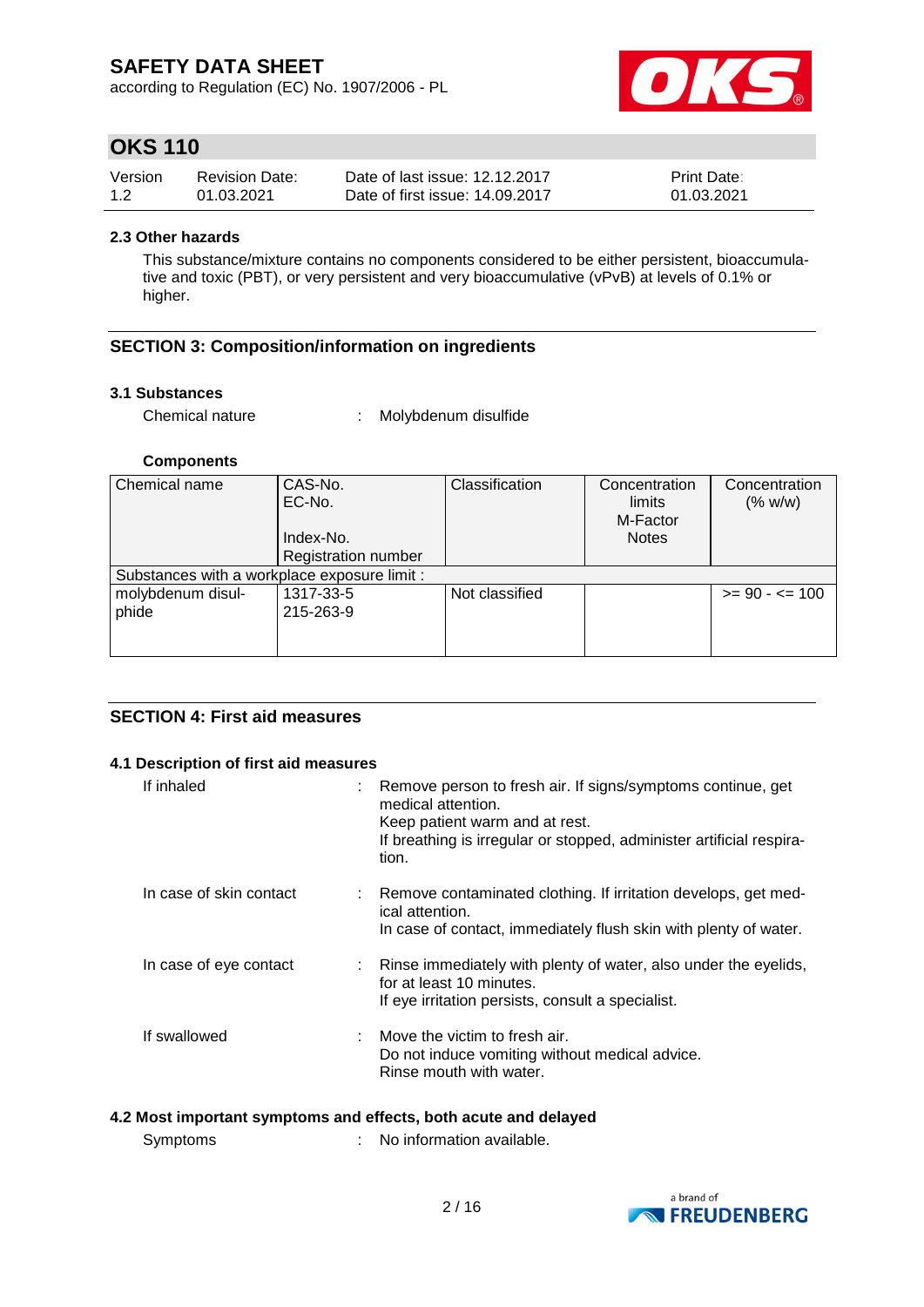according to Regulation (EC) No. 1907/2006 - PL



spray, alcohol-resistant foam, dry chemical or car-

# **OKS 110**

| Version      | <b>Revision Date:</b> | Date of last issue: 12.12.2017  | <b>Print Date:</b> |
|--------------|-----------------------|---------------------------------|--------------------|
| 1.2          | 01.03.2021            | Date of first issue: 14.09.2017 | 01.03.2021         |
| <b>Risks</b> |                       | None known.                     |                    |

### **4.3 Indication of any immediate medical attention and special treatment needed**

Treatment : No information available.

#### **SECTION 5: Firefighting measures**

| 5.1 Extinguishing media                     |              |
|---------------------------------------------|--------------|
| Suitable extinguishing media : Use water sp | bon dioxide. |

Unsuitable extinguishing : High volume water jet

#### **5.2 Special hazards arising from the substance or mixture**

| Hazardous combustion prod- | : Sulphur oxides |
|----------------------------|------------------|
| ucts                       | Metal oxides     |

#### **5.3 Advice for firefighters**

media

| Special protective equipment :<br>for firefighters | In the event of fire, wear self-contained breathing apparatus.<br>Use personal protective equipment. Exposure to decomposi-<br>tion products may be a hazard to health. |
|----------------------------------------------------|-------------------------------------------------------------------------------------------------------------------------------------------------------------------------|
| Further information                                | : Standard procedure for chemical fires.<br>Cool containers/tanks with water spray.                                                                                     |

#### **SECTION 6: Accidental release measures**

#### **6.1 Personal precautions, protective equipment and emergency procedures**

| (dust).<br>Avoid dust formation.<br>Avoid breathing dust.<br>Refer to protective measures listed in sections 7 and 8. |
|-----------------------------------------------------------------------------------------------------------------------|
|-----------------------------------------------------------------------------------------------------------------------|

#### **6.2 Environmental precautions**

Environmental precautions : Try to prevent the material from entering drains or water courses. Prevent further leakage or spillage. Local authorities should be advised if significant spillages cannot be contained.

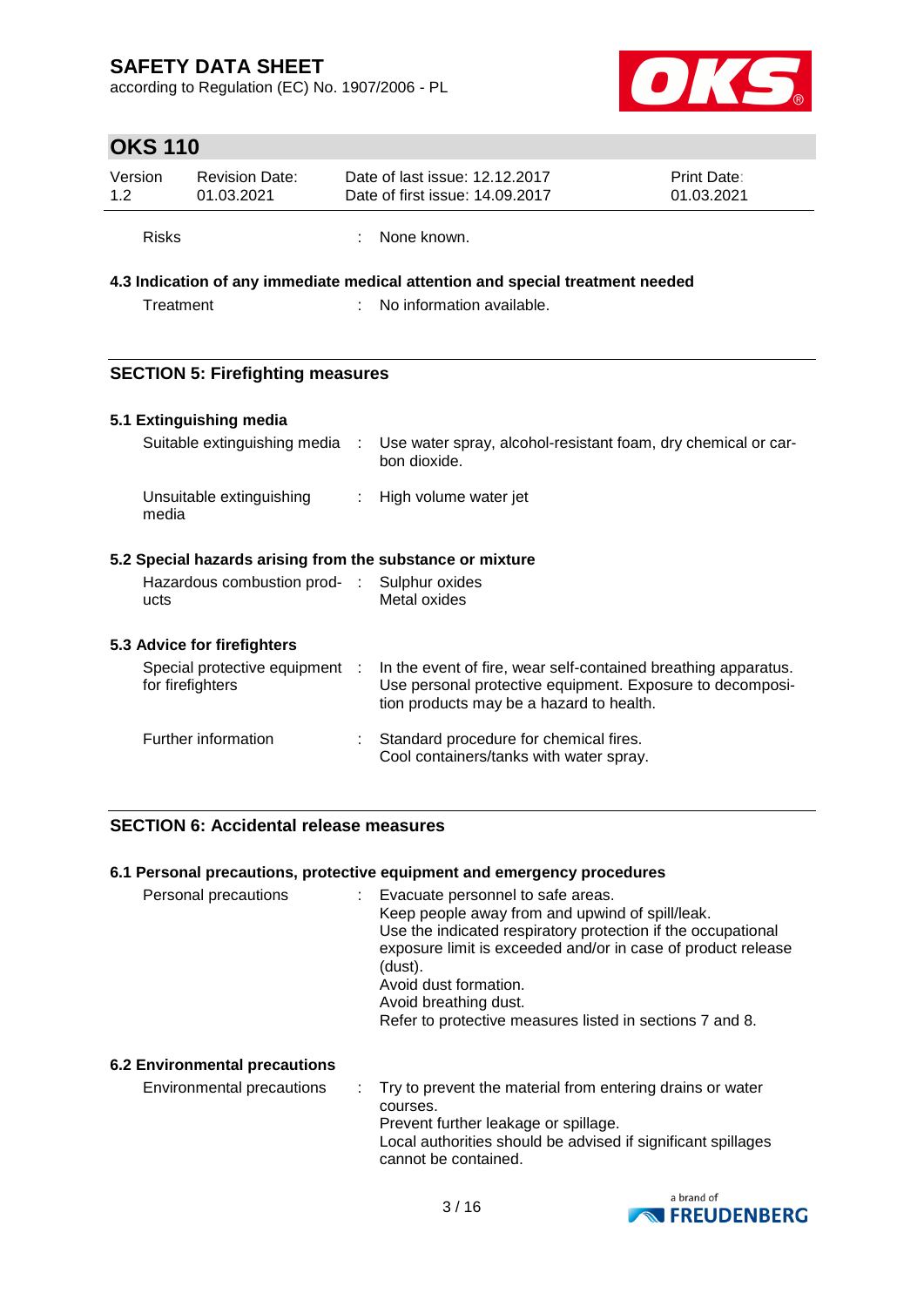according to Regulation (EC) No. 1907/2006 - PL



# **OKS 110**

| Version | Revision Date: | Date of last issue: 12.12.2017  | <b>Print Date:</b> |
|---------|----------------|---------------------------------|--------------------|
| 1.2     | 01.03.2021     | Date of first issue: 14.09.2017 | 01.03.2021         |

#### **6.3 Methods and material for containment and cleaning up**

| Methods for cleaning up |  | : Clean up promptly by sweeping or vacuum.<br>Keep in suitable, closed containers for disposal.<br>Avoid dispersal of dust in the air (i.e., clearing dust surfaces<br>with compressed air). |
|-------------------------|--|----------------------------------------------------------------------------------------------------------------------------------------------------------------------------------------------|
|-------------------------|--|----------------------------------------------------------------------------------------------------------------------------------------------------------------------------------------------|

#### **6.4 Reference to other sections**

For personal protection see section 8.

#### **SECTION 7: Handling and storage**

#### **7.1 Precautions for safe handling**

| Advice on safe handling                                                    | : Do not use in areas without adequate ventilation.<br>Do not breathe vapours/dust.<br>In case of insufficient ventilation, wear suitable respiratory<br>equipment.<br>For personal protection see section 8.<br>Smoking, eating and drinking should be prohibited in the ap-<br>plication area.<br>Wash hands and face before breaks and immediately after<br>handling the product.<br>Ensure all equipment is electrically grounded before beginning<br>transfer operations.<br>Avoid dust accumulation in enclosed space. |
|----------------------------------------------------------------------------|------------------------------------------------------------------------------------------------------------------------------------------------------------------------------------------------------------------------------------------------------------------------------------------------------------------------------------------------------------------------------------------------------------------------------------------------------------------------------------------------------------------------------|
| Advice on protection against : Avoid dust formation.<br>fire and explosion |                                                                                                                                                                                                                                                                                                                                                                                                                                                                                                                              |
| Hygiene measures                                                           | Wash face, hands and any exposed skin thoroughly after                                                                                                                                                                                                                                                                                                                                                                                                                                                                       |

#### **7.2 Conditions for safe storage, including any incompatibilities**

| Requirements for storage<br>areas and containers |  | Store in original container. Keep container closed when not in<br>use. Keep in a dry, cool and well-ventilated place. Containers<br>which are opened must be carefully resealed and kept upright<br>to prevent leakage. Electrical installations / working materials<br>must comply with the technological safety standards. Store in<br>accordance with the particular national regulations. Keep in<br>properly labelled containers. |
|--------------------------------------------------|--|----------------------------------------------------------------------------------------------------------------------------------------------------------------------------------------------------------------------------------------------------------------------------------------------------------------------------------------------------------------------------------------------------------------------------------------|
|--------------------------------------------------|--|----------------------------------------------------------------------------------------------------------------------------------------------------------------------------------------------------------------------------------------------------------------------------------------------------------------------------------------------------------------------------------------------------------------------------------------|

handling.

#### **7.3 Specific end use(s)**

Specific use(s) : Specific instructions for handling, not required.

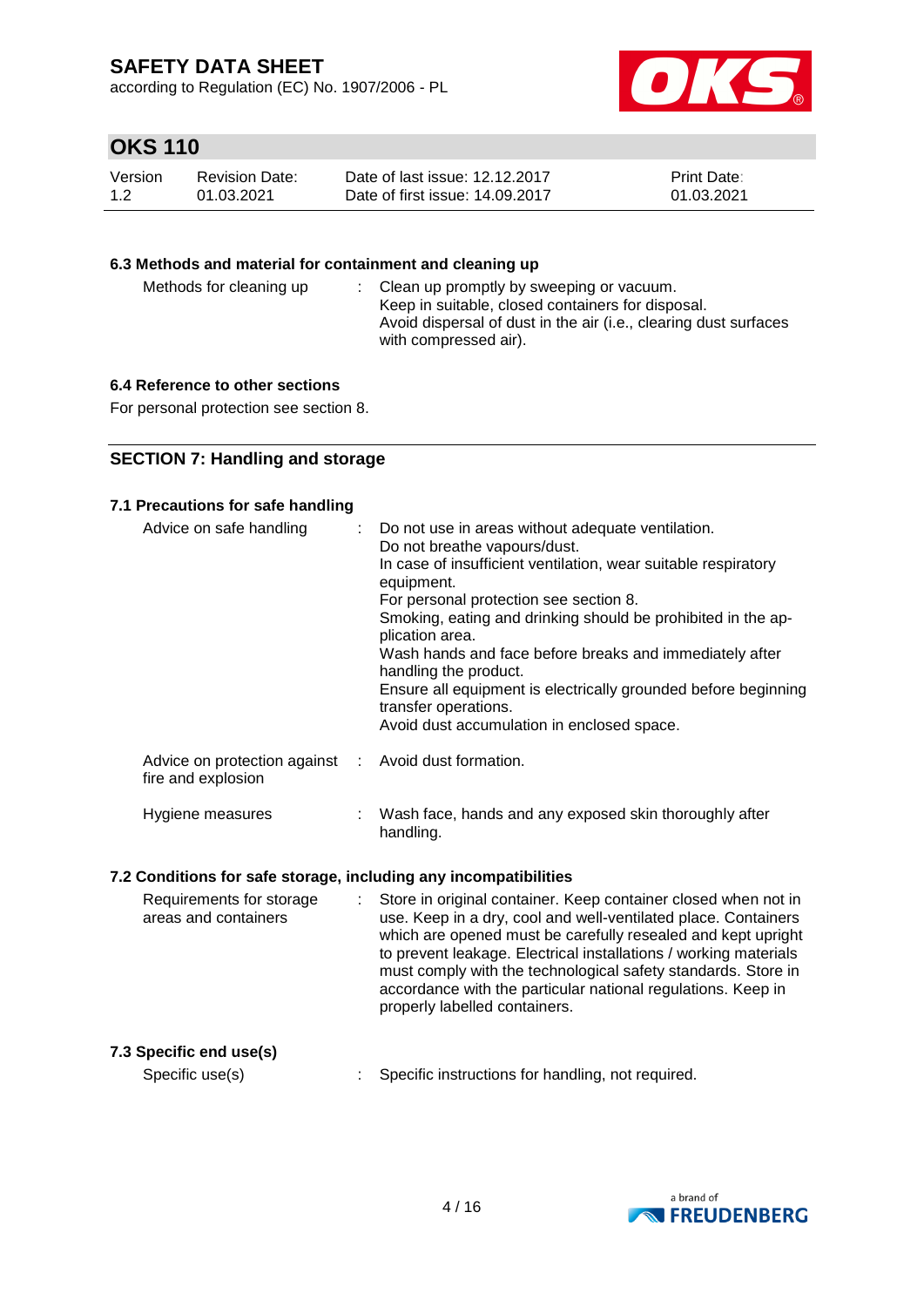according to Regulation (EC) No. 1907/2006 - PL



# **OKS 110**

| Version | Revision Date: | Date of last issue: 12.12.2017  | <b>Print Date:</b> |
|---------|----------------|---------------------------------|--------------------|
| 1.2     | 01.03.2021     | Date of first issue: 14.09.2017 | 01.03.2021         |

#### **SECTION 8: Exposure controls/personal protection**

#### **8.1 Control parameters**

#### **Occupational Exposure Limits**

| Components     | CAS-No.   | Value type (Form | Control parameters | <b>Basis</b>   |
|----------------|-----------|------------------|--------------------|----------------|
|                |           | of exposure)     |                    |                |
| molybdenum di- | 1317-33-5 | <b>NDS</b>       | $4 \text{ mg/m}$ 3 | PL OEL         |
| sulphide       |           |                  | (Molybdenum)       | $(2018-07-07)$ |
|                |           | <b>NDSch</b>     | $10 \text{ mg/m}$  | PL OEL         |
|                |           |                  | (Molybdenum)       | $(2018-07-07)$ |

#### **8.2 Exposure controls**

#### **Engineering measures**

Local exhaust

Ensure that dust-handling systems (such as exhaust ducts, dust collectors, vessels, and processing equipment) are designed in a manner to prevent the escape of dust into the work area (i.e., there is no leakage from the equipment).

#### **Personal protective equipment**

|   | Safety glasses with side-shields                                                                                                                                                                                                                                                                                                                                             |  |
|---|------------------------------------------------------------------------------------------------------------------------------------------------------------------------------------------------------------------------------------------------------------------------------------------------------------------------------------------------------------------------------|--|
|   | Nitrile rubber<br>$>10$ min<br>$\therefore$ Class 1                                                                                                                                                                                                                                                                                                                          |  |
|   | For prolonged or repeated contact use protective gloves. The<br>break through time depends amongst other things on the<br>material, the thickness and the type of glove and therefore<br>has to be measured for each case.<br>The selected protective gloves have to satisfy the specifica-<br>tions of Regulation (EU) 2016/425 and the standard EN 374<br>derived from it. |  |
| ÷ | Use the indicated respiratory protection if the occupational<br>exposure limit is exceeded and/or in case of product release<br>(dust).                                                                                                                                                                                                                                      |  |
|   | P <sub>2</sub> filter                                                                                                                                                                                                                                                                                                                                                        |  |
|   | The type of protective equipment must be selected according<br>to the concentration and amount of the dangerous substance<br>at the specific workplace.<br>Choose body protection in relation to its type, to the concen-<br>tration and amount of dangerous substances, and to the spe-<br>cific work-place.                                                                |  |
|   |                                                                                                                                                                                                                                                                                                                                                                              |  |

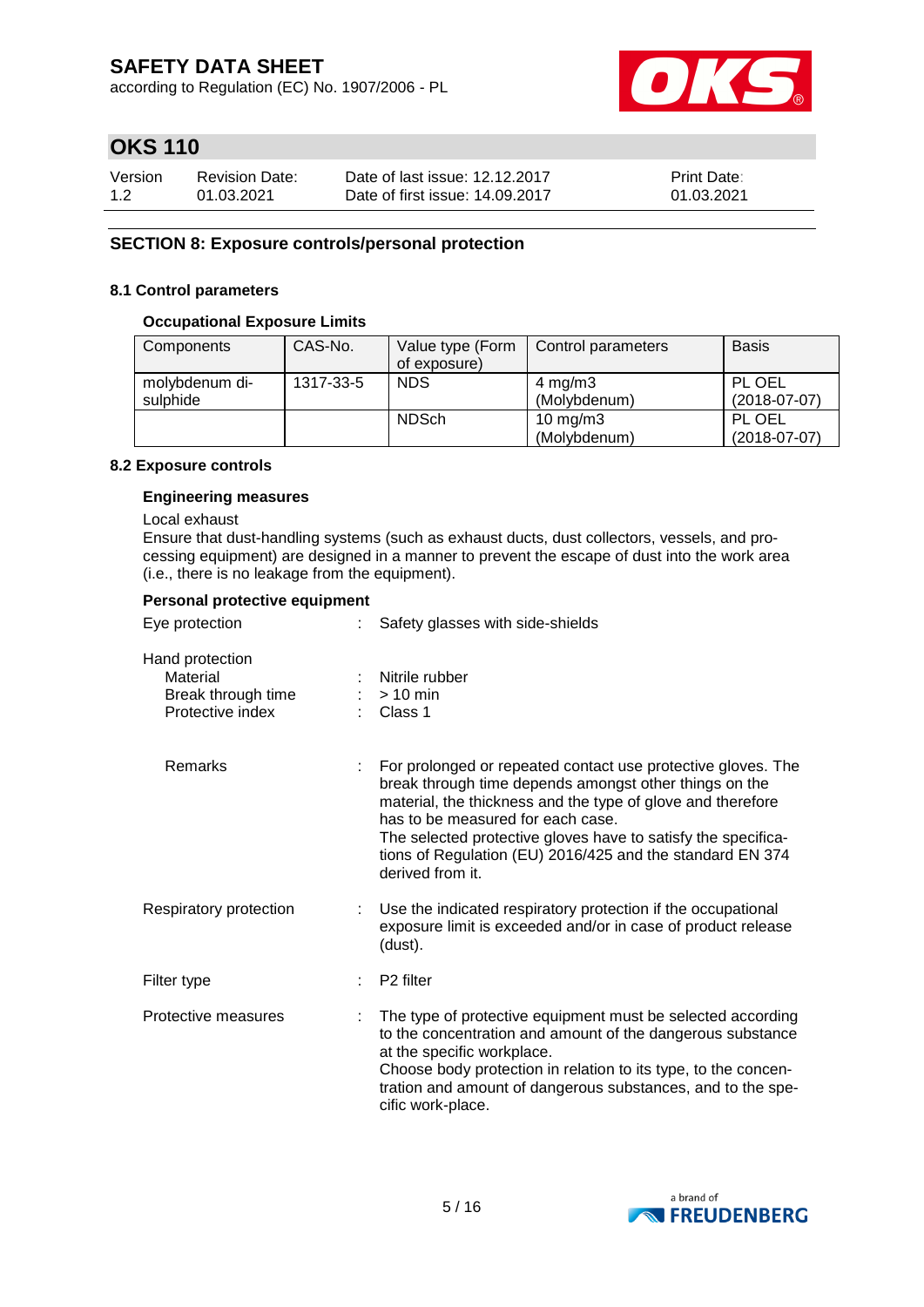according to Regulation (EC) No. 1907/2006 - PL



# **OKS 110**

| Version | <b>Revision Date:</b> | Date of last issue: 12.12.2017  | <b>Print Date:</b> |
|---------|-----------------------|---------------------------------|--------------------|
| 1.2     | 01.03.2021            | Date of first issue: 14.09.2017 | 01.03.2021         |

### **SECTION 9: Physical and chemical properties**

#### **9.1 Information on basic physical and chemical properties**

| Appearance                                            |    | powder                |
|-------------------------------------------------------|----|-----------------------|
| Colour                                                |    | grey                  |
| Odour                                                 |    | odourless             |
| <b>Odour Threshold</b>                                | ÷  | No data available     |
|                                                       |    |                       |
| рH                                                    | t  | Not applicable        |
| Melting point/range                                   | ÷  | 1.185 $°C$            |
| Boiling point/boiling range                           |    | No data available     |
| Flash point                                           | t  | Not applicable        |
| Evaporation rate                                      | ÷  | No data available     |
| Flammability (solid, gas)                             | ÷  | Will not burn         |
| Upper explosion limit / Upper :<br>flammability limit |    | No data available     |
| Lower explosion limit / Lower :<br>flammability limit |    | 250.000 mg/m3         |
| Vapour pressure                                       | ÷  | $<$ 0,001 hPa (20 °C) |
| Relative vapour density                               | t. | No data available     |
| Density                                               |    | 4,80 g/cm3<br>(20 °C) |
| <b>Bulk density</b>                                   |    | 400 - 1.400 kg/m3     |
| Solubility(ies)<br>Water solubility                   | t. | insoluble             |
| Solubility in other solvents :                        |    | No data available     |
| Partition coefficient: n-<br>octanol/water            |    | No data available     |
| Auto-ignition temperature                             | ÷  | 520 °C                |
| Decomposition temperature                             |    | No data available     |

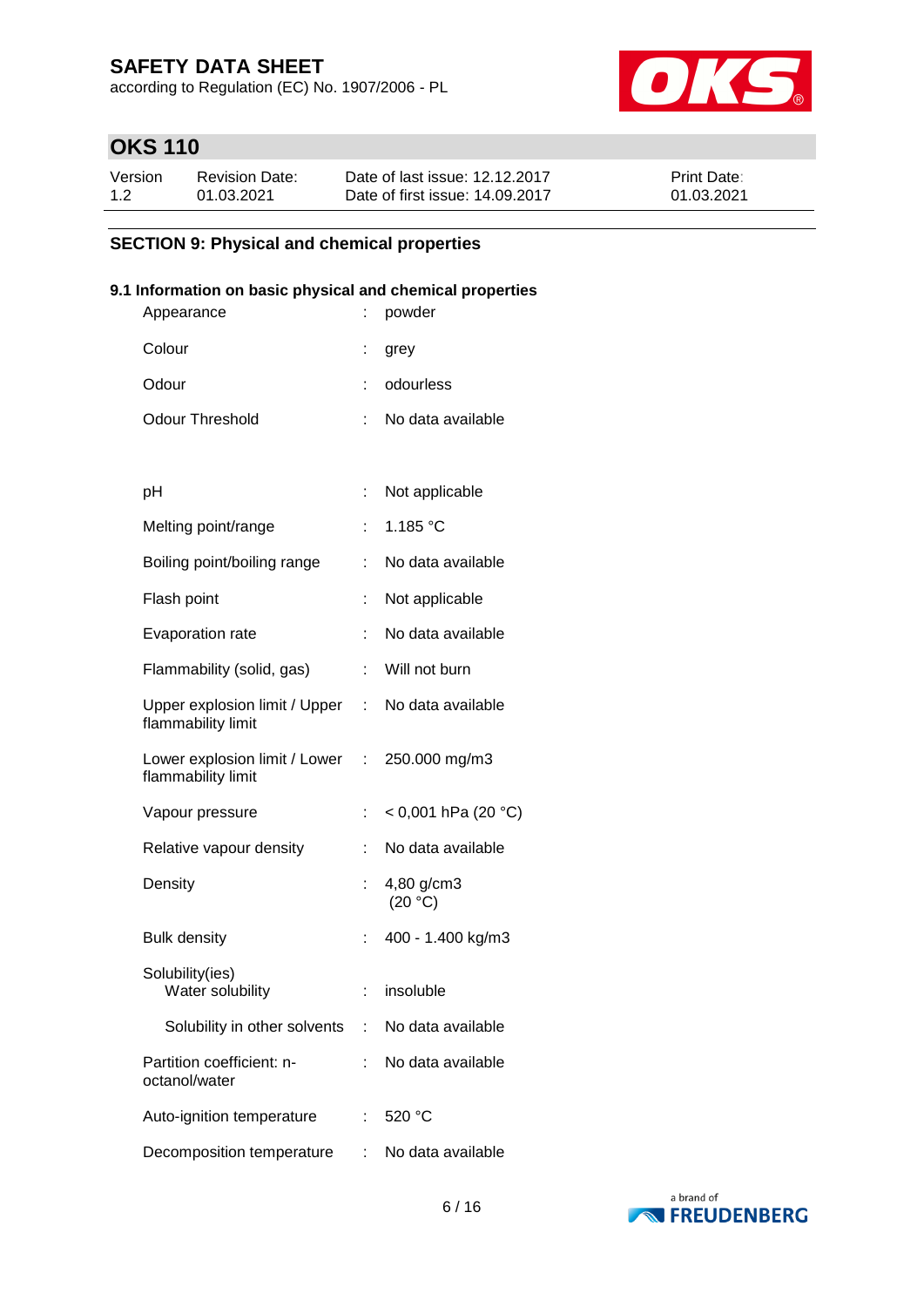according to Regulation (EC) No. 1907/2006 - PL



# **OKS 110**

| Version<br>1.2                         | <b>Revision Date:</b><br>01.03.2021                 |        | Date of last issue: 12.12.2017<br>Date of first issue: 14.09.2017 | <b>Print Date:</b><br>01.03.2021 |
|----------------------------------------|-----------------------------------------------------|--------|-------------------------------------------------------------------|----------------------------------|
| <b>Viscosity</b><br>Viscosity, dynamic |                                                     | ÷.     | No data available                                                 |                                  |
|                                        | Viscosity, kinematic<br><b>Explosive properties</b> | ÷<br>÷ | No data available<br>Not explosive                                |                                  |
|                                        | Oxidizing properties                                | ÷      | No data available                                                 |                                  |
|                                        | 9.2 Other information                               |        |                                                                   |                                  |
|                                        | Sublimation point                                   | ÷      | No data available                                                 |                                  |
|                                        | Self-ignition                                       | ÷      | No data available                                                 |                                  |

#### **SECTION 10: Stability and reactivity**

# **10.1 Reactivity** No hazards to be specially mentioned. **10.2 Chemical stability** Stable under normal conditions. **10.3 Possibility of hazardous reactions** Hazardous reactions : Dust can form an explosive mixture in air. **10.4 Conditions to avoid** Conditions to avoid : No conditions to be specially mentioned. **10.5 Incompatible materials** Materials to avoid : No materials to be especially mentioned. **10.6 Hazardous decomposition products** No decomposition if stored and applied as directed.

#### **SECTION 11: Toxicological information**

#### **11.1 Information on toxicological effects**

#### **Acute toxicity**

| <b>Product:</b>           |                                                                                                                                                   |
|---------------------------|---------------------------------------------------------------------------------------------------------------------------------------------------|
| Acute oral toxicity       | Remarks: This information is not available.                                                                                                       |
| Acute inhalation toxicity | Symptoms: Inhalation may provoke the following symptoms:<br>Respiratory disorder, Dust may cause sore throat and pains in<br>the lungs and chest. |

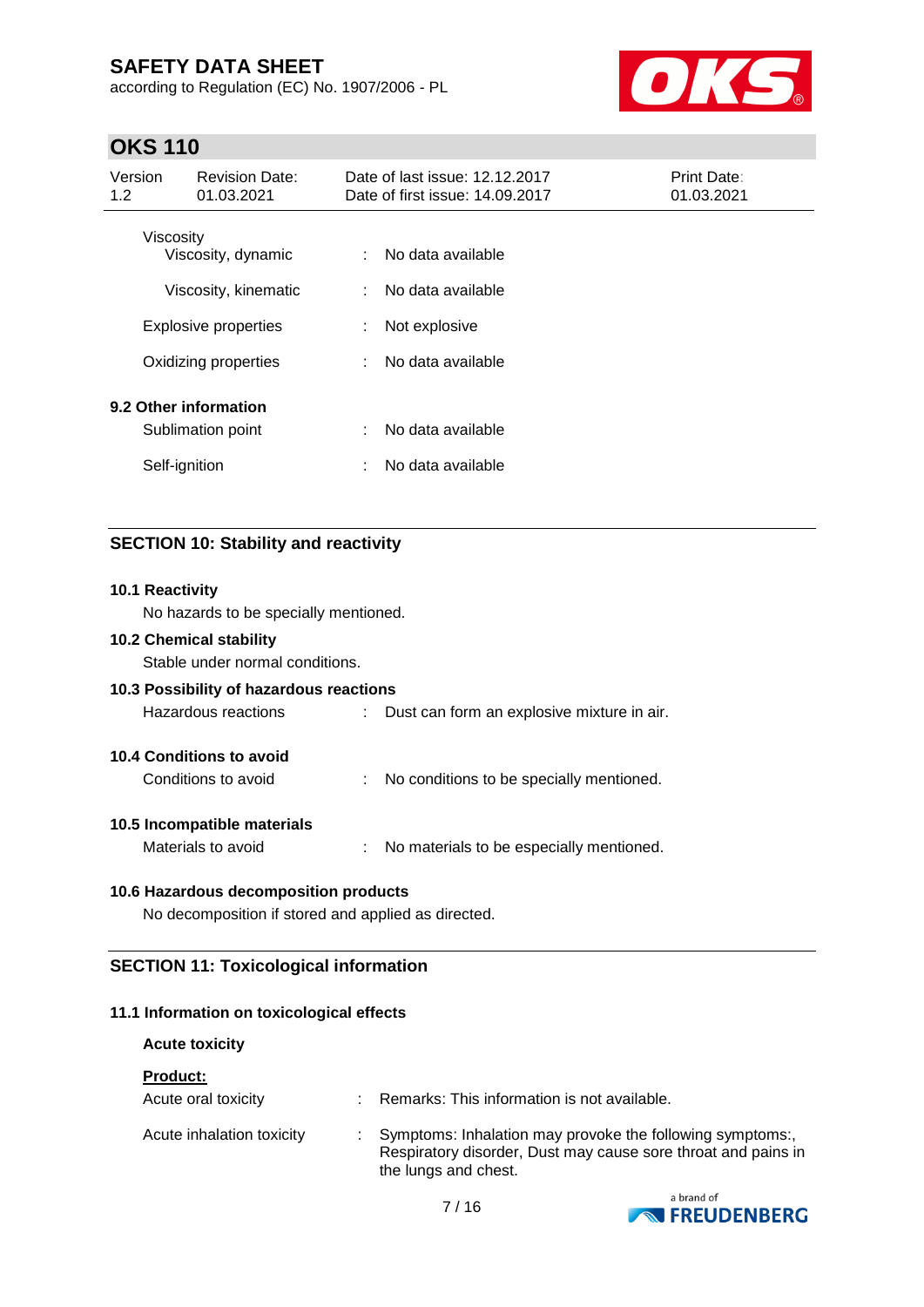according to Regulation (EC) No. 1907/2006 - PL



# **OKS 110**

| 1.2 | 01.03.2021                                     |    | Date of last issue: 12.12.2017<br>Date of first issue: 14.09.2017        | Print Date:<br>01.03.2021 |
|-----|------------------------------------------------|----|--------------------------------------------------------------------------|---------------------------|
|     | Acute dermal toxicity                          |    | : Remarks: This information is not available.                            |                           |
|     | Components:                                    |    |                                                                          |                           |
|     | molybdenum disulphide:<br>Acute oral toxicity  |    | : LD50 (Rat): $>$ 5.000 mg/kg                                            |                           |
|     | Acute dermal toxicity                          |    | : LD50 (Rat): $> 16.000$ mg/kg                                           |                           |
|     | <b>Skin corrosion/irritation</b>               |    |                                                                          |                           |
|     | Product:<br><b>Remarks</b>                     | ÷. | This information is not available.                                       |                           |
|     | Components:                                    |    |                                                                          |                           |
|     | molybdenum disulphide:<br>Assessment<br>Result |    | No skin irritation<br>No skin irritation                                 |                           |
|     | Serious eye damage/eye irritation              |    |                                                                          |                           |
|     | <b>Product:</b><br>Remarks                     |    | Contact with eyes may cause irritation.                                  |                           |
|     | Components:                                    |    |                                                                          |                           |
|     | molybdenum disulphide:<br>Assessment<br>Result |    | No eye irritation<br>No eye irritation                                   |                           |
|     | Respiratory or skin sensitisation              |    |                                                                          |                           |
|     | <b>Product:</b><br>Remarks                     |    | This information is not available.                                       |                           |
|     | Components:                                    |    |                                                                          |                           |
|     | molybdenum disulphide:                         |    |                                                                          |                           |
|     | Assessment<br>Result                           |    | Does not cause skin sensitisation.<br>Does not cause skin sensitisation. |                           |
|     | Germ cell mutagenicity                         |    |                                                                          |                           |
|     | Product:<br>Genotoxicity in vitro              |    | : Remarks: No data available                                             |                           |

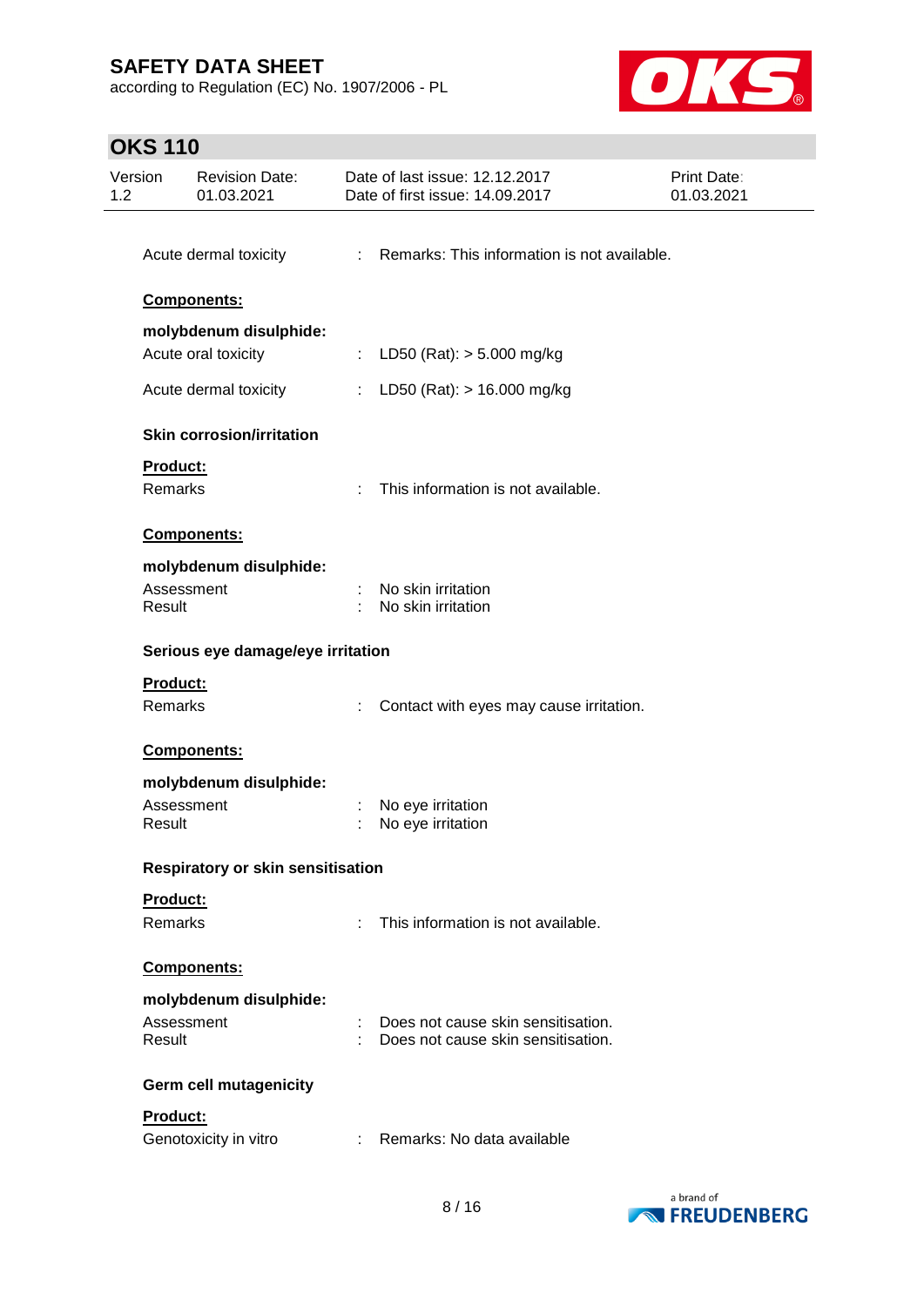according to Regulation (EC) No. 1907/2006 - PL



# **OKS 110**

| Version<br>1.2 |                     | <b>Revision Date:</b><br>01.03.2021                 | Date of last issue: 12.12.2017<br>Date of first issue: 14.09.2017                                   | Print Date:<br>01.03.2021 |
|----------------|---------------------|-----------------------------------------------------|-----------------------------------------------------------------------------------------------------|---------------------------|
|                |                     | Genotoxicity in vivo                                | : Remarks: No data available                                                                        |                           |
|                |                     | Components:                                         |                                                                                                     |                           |
|                | sessment            | molybdenum disulphide:                              | Germ cell mutagenicity- As- : Animal testing did not show any mutagenic effects.                    |                           |
|                |                     | Carcinogenicity                                     |                                                                                                     |                           |
|                | Product:<br>Remarks |                                                     | No data available                                                                                   |                           |
|                |                     | Components:                                         |                                                                                                     |                           |
|                | ment                | molybdenum disulphide:<br>Carcinogenicity - Assess- | : No evidence of carcinogenicity in animal studies.                                                 |                           |
|                |                     | <b>Reproductive toxicity</b>                        |                                                                                                     |                           |
|                | Product:            | Effects on fertility                                | : Remarks: No data available                                                                        |                           |
|                | ment                | Effects on foetal develop-                          | : Remarks: No data available                                                                        |                           |
|                |                     | <b>STOT - single exposure</b>                       |                                                                                                     |                           |
|                |                     | <b>Components:</b>                                  |                                                                                                     |                           |
|                |                     | molybdenum disulphide:<br>Assessment                | The substance or mixture is not classified as specific target<br>organ toxicant, single exposure.   |                           |
|                |                     | <b>STOT - repeated exposure</b>                     |                                                                                                     |                           |
|                |                     | Components:                                         |                                                                                                     |                           |
|                |                     | molybdenum disulphide:<br>Assessment                | The substance or mixture is not classified as specific target<br>organ toxicant, repeated exposure. |                           |
|                |                     | <b>Repeated dose toxicity</b>                       |                                                                                                     |                           |
|                | Product:<br>Remarks |                                                     | This information is not available.                                                                  |                           |

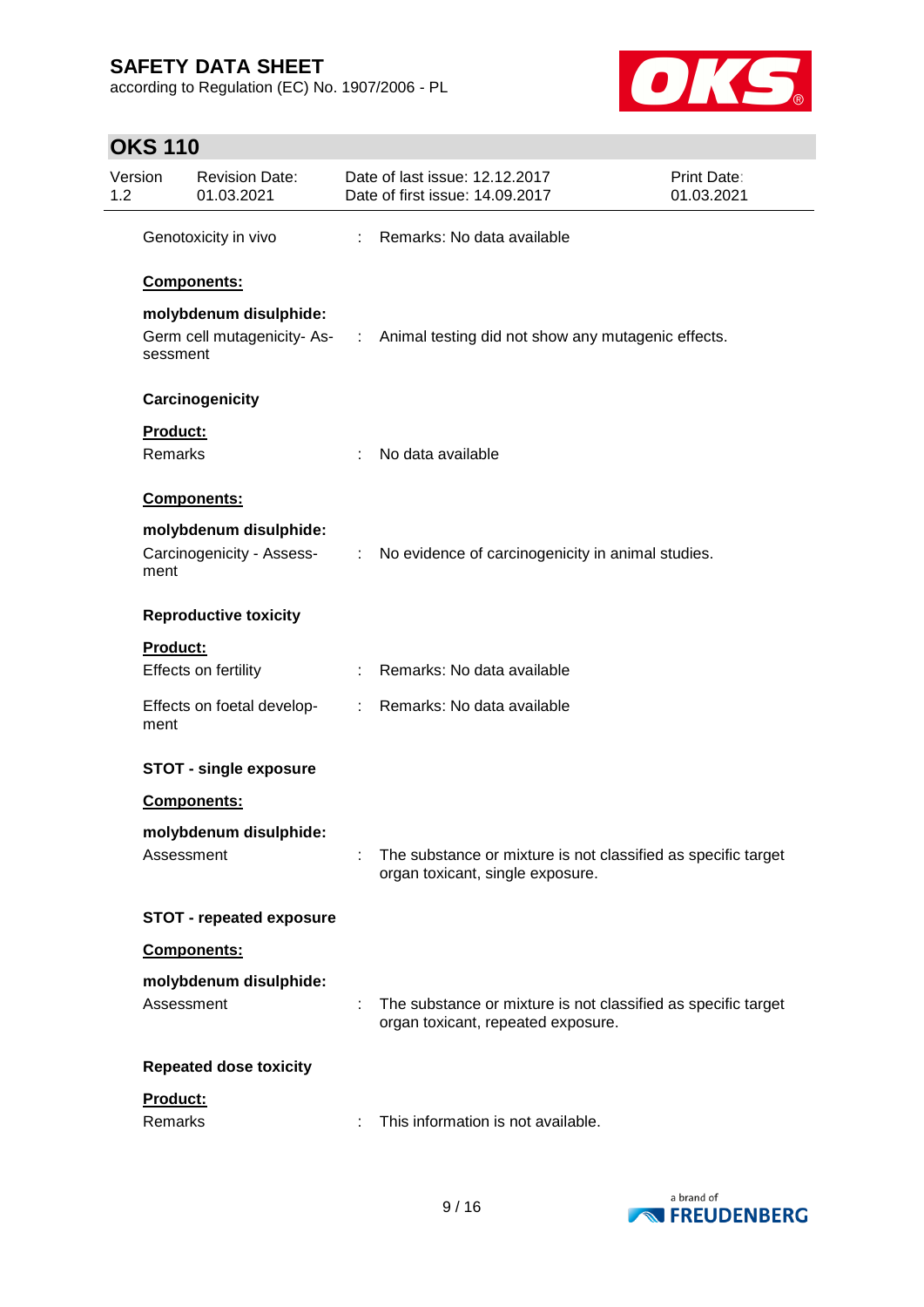according to Regulation (EC) No. 1907/2006 - PL



# **OKS 110**

| Version<br>1.2 <sub>1</sub>                              |                 | <b>Revision Date:</b><br>01.03.2021                              |                                                          | Date of last issue: 12.12.2017<br>Date of first issue: 14.09.2017                               | <b>Print Date:</b><br>01.03.2021 |
|----------------------------------------------------------|-----------------|------------------------------------------------------------------|----------------------------------------------------------|-------------------------------------------------------------------------------------------------|----------------------------------|
|                                                          | <b>Product:</b> | <b>Aspiration toxicity</b><br>This information is not available. |                                                          |                                                                                                 |                                  |
| <b>Further information</b><br><b>Product:</b><br>Remarks |                 | t.                                                               | Prolonged or repeated inhalation may cause damage to the |                                                                                                 |                                  |
|                                                          |                 | <b>Components:</b><br>molybdenum disulphide:                     |                                                          | lungs.                                                                                          |                                  |
|                                                          | <b>Remarks</b>  |                                                                  | ÷.                                                       | Information given is based on data on the components and<br>the toxicology of similar products. |                                  |

# **SECTION 12: Ecological information**

#### **12.1 Toxicity**

| Product:                                                                            |    |                                                                                            |
|-------------------------------------------------------------------------------------|----|--------------------------------------------------------------------------------------------|
| Toxicity to fish                                                                    |    | : Remarks: No data available                                                               |
| Toxicity to daphnia and other : Remarks: No data available<br>aquatic invertebrates |    |                                                                                            |
| Toxicity to algae/aquatic<br>plants                                                 |    | : Remarks: No data available                                                               |
| Toxicity to microorganisms                                                          |    | Remarks: No data available                                                                 |
| Components:                                                                         |    |                                                                                            |
| molybdenum disulphide:                                                              |    |                                                                                            |
| Toxicity to fish                                                                    | ÷. | LC50 (Pimephales promelas (fathead minnow)): $> 100$ mg/l<br>Exposure time: 96 h           |
| Toxicity to daphnia and other :<br>aquatic invertebrates                            |    | EC50 (Daphnia magna (Water flea)): > 100 mg/l<br>Exposure time: 48 h                       |
| Toxicity to algae/aquatic<br>plants                                                 | ÷. | EC50 (Pseudokirchneriella subcapitata (green algae)): > 100<br>mg/l<br>Exposure time: 72 h |

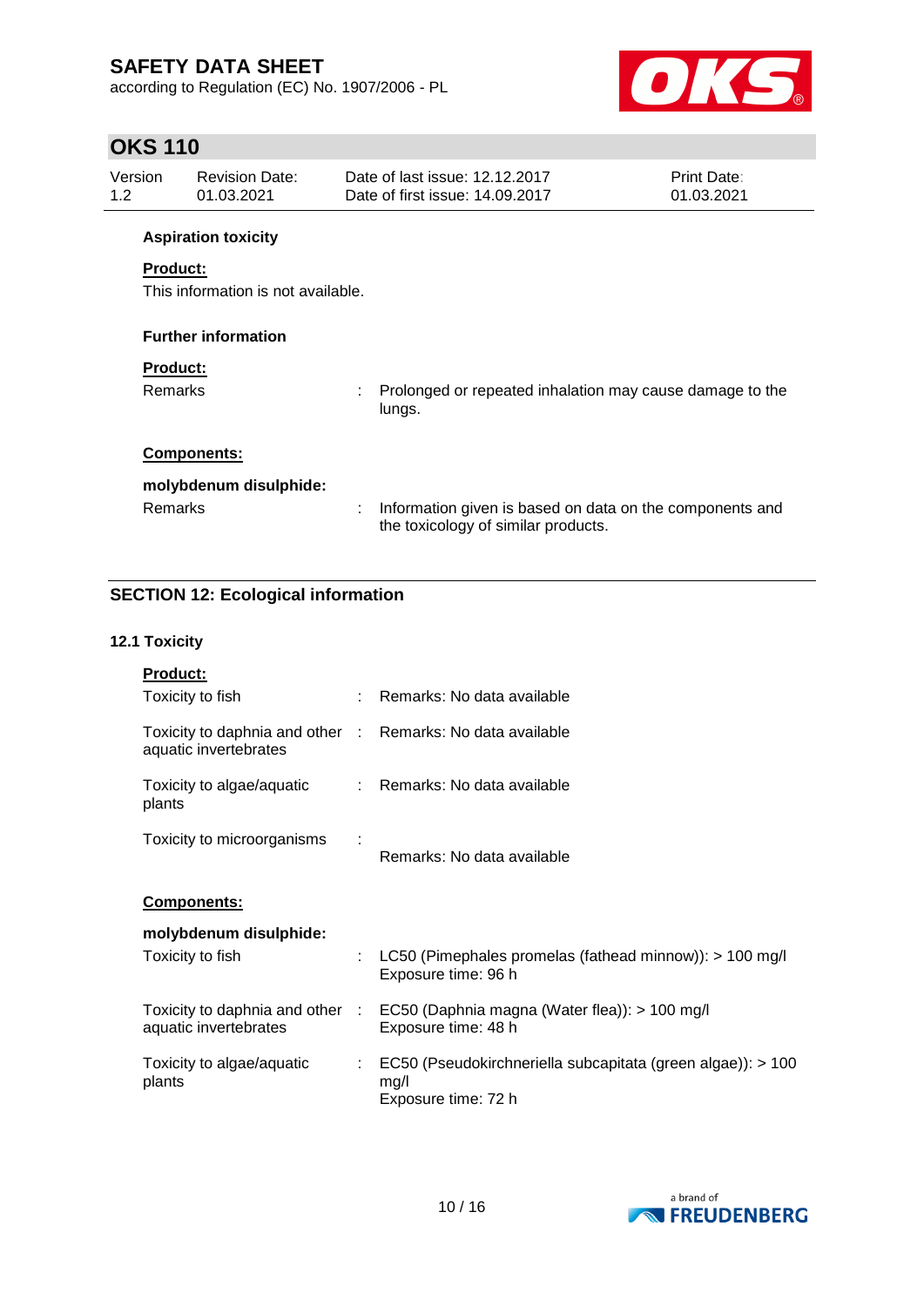according to Regulation (EC) No. 1907/2006 - PL



# **OKS 110**

| 12.2 Persistence and degradability<br>Product:<br>Biodegradability<br>12.3 Bioaccumulative potential |   | Remarks: No data available<br>Physico-chemical removabil- : Remarks: No data available                                          |                                                                                                                                                                                                                                                                                                                                                                                                                           |
|------------------------------------------------------------------------------------------------------|---|---------------------------------------------------------------------------------------------------------------------------------|---------------------------------------------------------------------------------------------------------------------------------------------------------------------------------------------------------------------------------------------------------------------------------------------------------------------------------------------------------------------------------------------------------------------------|
|                                                                                                      |   |                                                                                                                                 |                                                                                                                                                                                                                                                                                                                                                                                                                           |
|                                                                                                      |   |                                                                                                                                 |                                                                                                                                                                                                                                                                                                                                                                                                                           |
|                                                                                                      |   |                                                                                                                                 |                                                                                                                                                                                                                                                                                                                                                                                                                           |
|                                                                                                      |   |                                                                                                                                 |                                                                                                                                                                                                                                                                                                                                                                                                                           |
|                                                                                                      |   |                                                                                                                                 |                                                                                                                                                                                                                                                                                                                                                                                                                           |
| Product:                                                                                             |   |                                                                                                                                 |                                                                                                                                                                                                                                                                                                                                                                                                                           |
| Bioaccumulation                                                                                      |   | Remarks: This substance is not considered to be persistent,<br>bioaccumulating and toxic (PBT).<br>very bioaccumulating (vPvB). |                                                                                                                                                                                                                                                                                                                                                                                                                           |
| 12.4 Mobility in soil                                                                                |   |                                                                                                                                 |                                                                                                                                                                                                                                                                                                                                                                                                                           |
| <b>Product:</b>                                                                                      |   |                                                                                                                                 |                                                                                                                                                                                                                                                                                                                                                                                                                           |
| Mobility                                                                                             |   | Remarks: No data available                                                                                                      |                                                                                                                                                                                                                                                                                                                                                                                                                           |
| Distribution among environ-<br>mental compartments                                                   | ÷ | Remarks: No data available                                                                                                      |                                                                                                                                                                                                                                                                                                                                                                                                                           |
|                                                                                                      |   |                                                                                                                                 |                                                                                                                                                                                                                                                                                                                                                                                                                           |
| Product:                                                                                             |   |                                                                                                                                 |                                                                                                                                                                                                                                                                                                                                                                                                                           |
| Assessment                                                                                           | ÷ | 0.1% or higher                                                                                                                  |                                                                                                                                                                                                                                                                                                                                                                                                                           |
| 12.6 Other adverse effects                                                                           |   |                                                                                                                                 |                                                                                                                                                                                                                                                                                                                                                                                                                           |
| Product:                                                                                             |   |                                                                                                                                 |                                                                                                                                                                                                                                                                                                                                                                                                                           |
| mation                                                                                               |   |                                                                                                                                 |                                                                                                                                                                                                                                                                                                                                                                                                                           |
|                                                                                                      |   |                                                                                                                                 | This substance is not considered to be very persistent and<br>12.5 Results of PBT and vPvB assessment<br>This substance/mixture contains no components considered<br>to be either persistent, bioaccumulative and toxic (PBT), or<br>very persistent and very bioaccumulative (vPvB) at levels of<br>Additional ecological infor- : No information on ecology is available.<br><b>SECTION 13: Disposal considerations</b> |

| Product                | The product should not be allowed to enter drains, water<br>courses or the soil.                       |
|------------------------|--------------------------------------------------------------------------------------------------------|
|                        | Waste codes should be assigned by the user based on the<br>application for which the product was used. |
| Contaminated packaging | Packaging that is not properly emptied must be disposed of as                                          |
|                        | a hrand of                                                                                             |

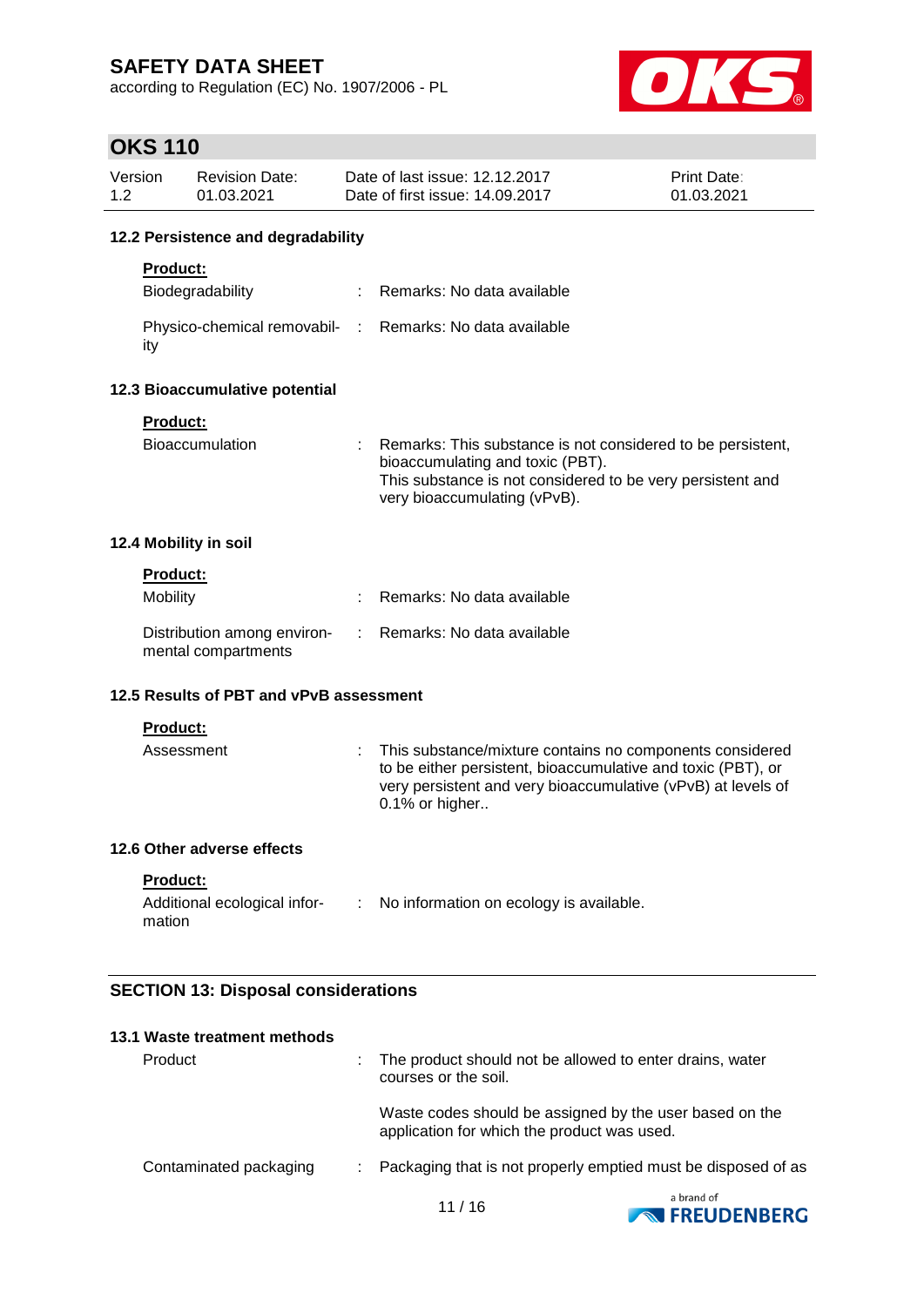according to Regulation (EC) No. 1907/2006 - PL



# **OKS 110**

| Version<br>1.2 | <b>Revision Date:</b><br>01.03.2021 | Date of last issue: 12.12.2017<br>Date of first issue: 14.09.2017                                             | <b>Print Date:</b><br>01.03.2021                |  |  |  |
|----------------|-------------------------------------|---------------------------------------------------------------------------------------------------------------|-------------------------------------------------|--|--|--|
|                |                                     | the unused product.<br>Dispose of waste product or used containers according to<br>local regulations.         |                                                 |  |  |  |
|                |                                     |                                                                                                               | The following Waste Codes are only suggestions: |  |  |  |
|                | Waste Code                          | : unused product<br>06 06 03, wastes containing sulphides other than those men-<br>tioned in 06 06 02         |                                                 |  |  |  |
|                |                                     | uncleaned packagings<br>15 01 10, packaging containing residues of or contaminated<br>by hazardous substances |                                                 |  |  |  |

### **SECTION 14: Transport information**

#### **14.1 UN number**

| <b>ADN</b>                      |    | Not regulated as a dangerous good |
|---------------------------------|----|-----------------------------------|
| <b>ADR</b>                      | t  | Not regulated as a dangerous good |
| <b>RID</b>                      |    | Not regulated as a dangerous good |
| <b>IMDG</b>                     | t. | Not regulated as a dangerous good |
| <b>IATA</b>                     |    | Not regulated as a dangerous good |
| 14.2 UN proper shipping name    |    |                                   |
| <b>ADN</b>                      | t  | Not regulated as a dangerous good |
| <b>ADR</b>                      |    | Not regulated as a dangerous good |
| <b>RID</b>                      |    | Not regulated as a dangerous good |
| <b>IMDG</b>                     |    | Not regulated as a dangerous good |
| <b>IATA</b>                     |    | Not regulated as a dangerous good |
| 14.3 Transport hazard class(es) |    |                                   |
| <b>ADN</b>                      | t. | Not regulated as a dangerous good |
| <b>ADR</b>                      |    | Not regulated as a dangerous good |
| <b>RID</b>                      | t. | Not regulated as a dangerous good |
| <b>IMDG</b>                     |    | Not regulated as a dangerous good |
| <b>IATA</b>                     | t. | Not regulated as a dangerous good |
| 14.4 Packing group              |    |                                   |
| <b>ADN</b>                      |    | Not regulated as a dangerous good |
| <b>ADR</b>                      |    | Not regulated as a dangerous good |
| <b>RID</b>                      |    | Not regulated as a dangerous good |

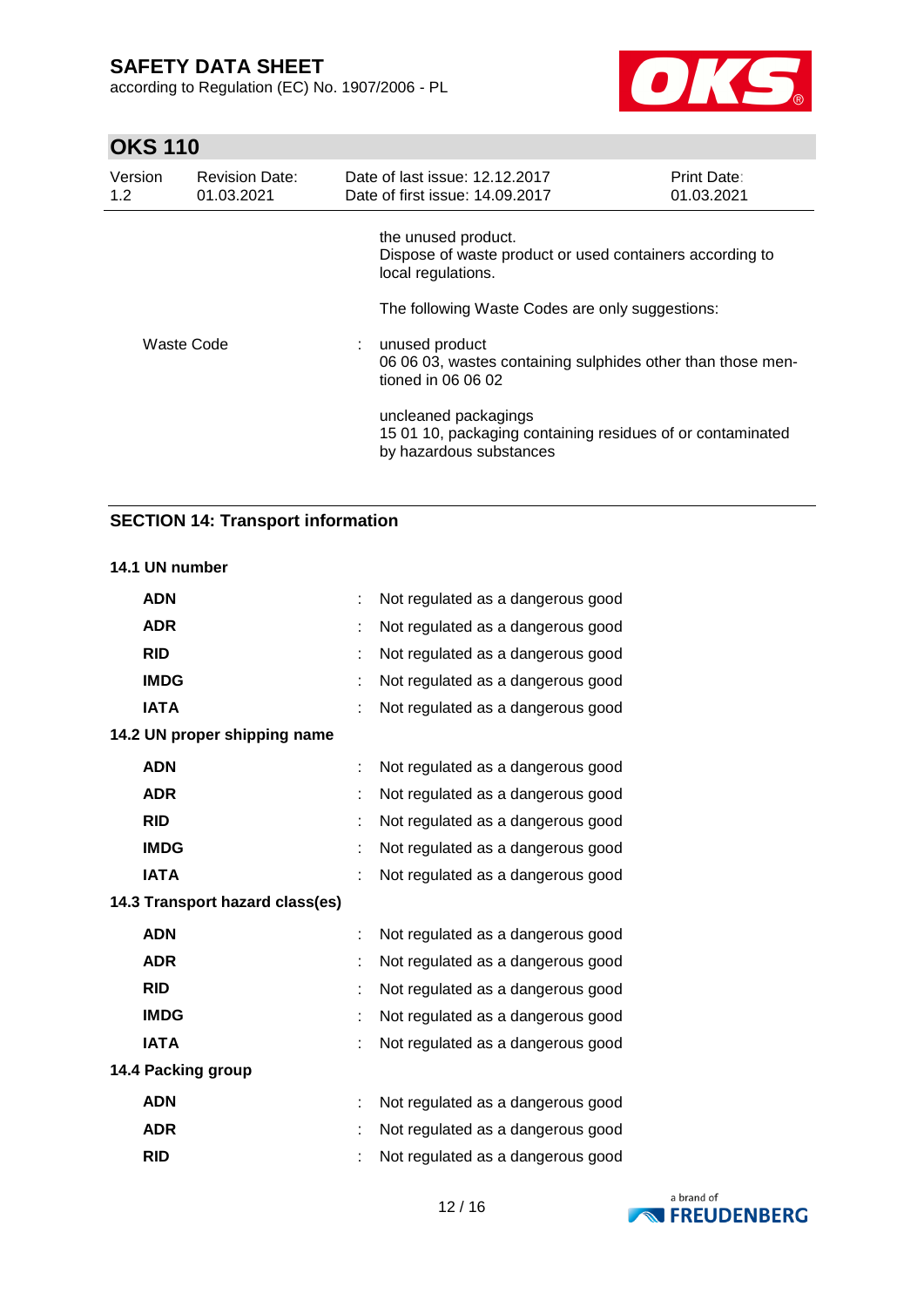according to Regulation (EC) No. 1907/2006 - PL



# **OKS 110**

| Version<br>1.2 <sub>2</sub>                         |             | <b>Revision Date:</b><br>01.03.2021 | Date of last issue: 12.12.2017<br>Date of first issue: 14.09.2017 | Print Date:<br>01.03.2021 |
|-----------------------------------------------------|-------------|-------------------------------------|-------------------------------------------------------------------|---------------------------|
|                                                     |             |                                     |                                                                   |                           |
|                                                     | <b>IMDG</b> |                                     | Not regulated as a dangerous good                                 |                           |
|                                                     |             | <b>IATA (Cargo)</b>                 | Not regulated as a dangerous good                                 |                           |
|                                                     |             | IATA (Passenger)                    | Not regulated as a dangerous good                                 |                           |
| <b>14.5 Environmental hazards</b>                   |             |                                     |                                                                   |                           |
|                                                     | <b>ADN</b>  |                                     | Not regulated as a dangerous good                                 |                           |
|                                                     | <b>ADR</b>  |                                     | Not regulated as a dangerous good                                 |                           |
|                                                     | <b>RID</b>  |                                     | Not regulated as a dangerous good                                 |                           |
|                                                     | <b>IMDG</b> |                                     | Not regulated as a dangerous good                                 |                           |
|                                                     |             | <b>IATA (Passenger)</b>             | Not regulated as a dangerous good                                 |                           |
|                                                     |             | <b>IATA (Cargo)</b>                 | Not regulated as a dangerous good                                 |                           |
| 14.6 Special precautions for user<br>Not applicable |             |                                     |                                                                   |                           |

#### **14.7 Transport in bulk according to Annex II of Marpol and the IBC Code** Remarks : Not applicable for product as supplied.

#### **SECTION 15: Regulatory information**

#### **15.1 Safety, health and environmental regulations/legislation specific for the substance or mixture**

| REACH - Candidate List of Substances of Very High<br>Concern for Authorisation (Article 59).                                                         |    | This product does not contain sub-<br>stances of very high concern (Regu-<br>lation (EC) No 1907/2006 (REACH),<br>Article 57). |
|------------------------------------------------------------------------------------------------------------------------------------------------------|----|--------------------------------------------------------------------------------------------------------------------------------|
| REACH - List of substances subject to authorisation<br>(Annex XIV)                                                                                   |    | Not applicable                                                                                                                 |
| Regulation (EC) No 1005/2009 on substances that de-<br>plete the ozone layer                                                                         | ÷. | Not applicable                                                                                                                 |
| Regulation (EU) 2019/1021 on persistent organic pollu-<br>tants (recast)                                                                             | ÷  | Not applicable                                                                                                                 |
| Regulation (EC) No 649/2012 of the European Parlia-<br>ment and the Council concerning the export and import<br>of dangerous chemicals               |    | : Not applicable                                                                                                               |
| REACH - Restrictions on the manufacture, placing on<br>the market and use of certain dangerous substances,<br>preparations and articles (Annex XVII) |    | Not applicable                                                                                                                 |

Seveso III: Directive 2012/18/EU of the European Parliament and of the Council on the control of major-accident hazards involving dangerous substances. Not applicable

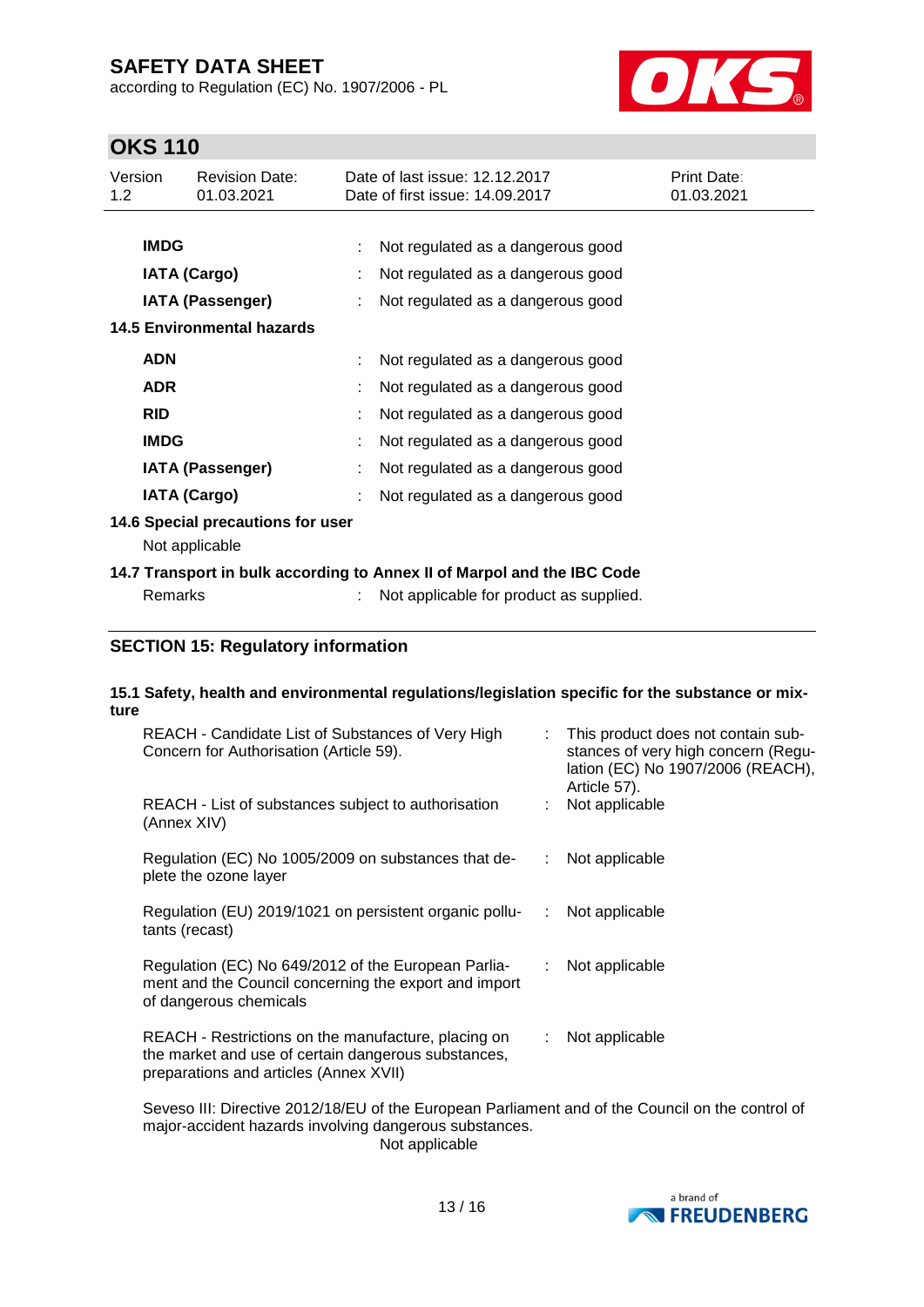according to Regulation (EC) No. 1907/2006 - PL



### **OKS 110**

| Version | Revision Date: | Date of last issue: 12.12.2017  | <b>Print Date:</b> |
|---------|----------------|---------------------------------|--------------------|
| 1.2     | 01.03.2021     | Date of first issue: 14.09.2017 | 01.03.2021         |

Volatile organic compounds : Directive 2010/75/EU of 24 November 2010 on industrial emissions (integrated pollution prevention and control) Not applicable

#### **Other regulations:**

Act of 25 February 2011 on the Chemical Substances and Their Mixtures (consolidated text Dz. U. 2015, item 1203).

Regulation (EC) No 1272/2008 of the European Parliament and of the Council of 16 December 2008 on classification, labelling and packaging of substances and mixtures, amending and repealing Directives 67/548/EEC and 1999/45/EC, and amending Regulation (EC) No 1907/2006 (Official Journal of the European Union L 353 from 31.12.2008) with further adaptation to technical progress (ATP 1-7).

Regulation (EC) No 1907/2006 of the European Parliament and of the Council of 18 December 2006 concerning the Registration, Evaluation, Authorisation and Restriction of Chemicals (REACH), establishing a European Chemicals Agency, amending Directive 1999/45/EC and repealing Council Regulation (EEC) No 793/93 and Commission Regulation (EC) No 1488/94 as well as Council Directive 76/769/EEC and Commission Directives 91/155/EEC, 93/67/EEC, 93/105/EC and 2000/21/EC (Official Journal of the European Union L 396 from 30.12.2006, as amended).

Commission Regulation (EU) 2015/830 of 28 May 2015 amending Regulation (EC) No 1907/2006 of the European Parliament and of the Council on the Registration, Evaluation, Authorisation and Restriction of Chemicals (REACH)

Ordinance of the Minister of Health of 10 August 2012 concerning the criteria and procedure of classification of chemical substances and their mixtures (consolidated text Dz. U. of 2015., pos. 208).

Ordinance of the Minister of Economy, Labour and Social Policy of 21st December 2005 concerning the basic requirements for personal protective equipment (Dz. U. Nr. 259, item 2173). Ordinance of the Minister of Labour and Social Policy of 12 June 2018 concerning the highest allowable concentrations and levels of the agents harmful for health in the workplace (Dz.U 2018 pos 1286).

Ordinance of the Minister of Health of 2nd February 2011 concerning tests and measurement of agents harmful for health in the workplace (Dz. U. Nr. 33, item 166).

Ordinance of the Minister of Health of 30th December 2004 on the health and safety of workers related to chemical agents at work (Dz. U. from 2005, Nr. 11, item 86, as amended).

Act of 14 December 2012. on Waste (Journal of Laws of 2013. pos. 21, as amended).

Act of 13 June 2013. On packaging and packaging waste Journal. U. of 2013. Item. 888, as amended).

Ordinance of the Minister of Environment of 9th December 2014 on Waste Catalog (Dz. U. 2014 item 1923).

Ordinance of the Minister of Environment on the requirements for carrying out the process of thermal treatment of waste and how to deal with waste produced in the process. (Dz. U. of 2016., Pos. 108)

Act of 19 August 2011 on transport of dangerous goods (Dz. U. Nr. 227, item 1367, as amended).

Government Statement of 26 July 2005 on enforcing of changes Annexes A and B of European Agreement concerning international transport of dangerous goods by road (ADR) (Dz. U. Nr. 178, item 1481, as amended).

Ordinance of the Minister of Health of 20th April 2012 concerning labeling of containers of dangerous substances and dangerous mixtures and some mixtures ((consolidated text) Dz. U. z 2015 nr. 0 poz. 450).

Ordinance of the Minister of Health of 11th June 2012 concerning categories of dangerous substances and dangerous mixtures for which containers must be fitted with child-resistant

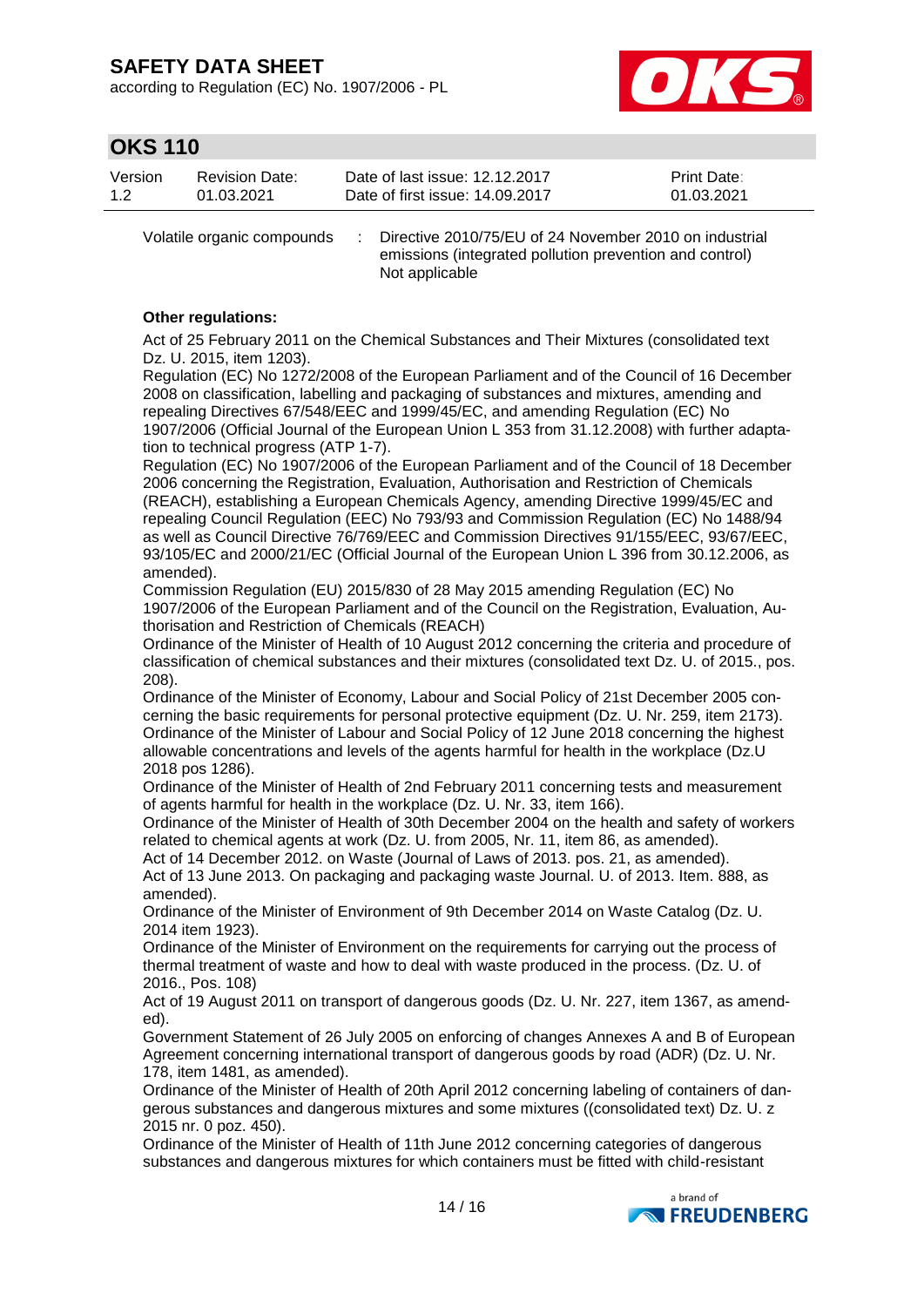according to Regulation (EC) No. 1907/2006 - PL



### **OKS 110**

| Version | Revision Date: | Date of last issue: 12.12.2017  | <b>Print Date:</b> |
|---------|----------------|---------------------------------|--------------------|
| 1.2     | 01.03.2021     | Date of first issue: 14.09.2017 | 01.03.2021         |

fastenings and a tactile warning of danger (Dz. U. from 2012, item 688 as amended).

#### **15.2 Chemical safety assessment**

This information is not available.

#### **SECTION 16: Other information**

#### **Full text of other abbreviations**

PL OEL : Poland. Occupational exposure limits for airborne toxic substances PL OEL / NDS : Maximal Admissible Concentration PL OEL / NDSch : Maximal Admissible Temporary Concentration

ADN - European Agreement concerning the International Carriage of Dangerous Goods by Inland Waterways; ADR - European Agreement concerning the International Carriage of Dangerous Goods by Road; AICS - Australian Inventory of Chemical Substances; ASTM - American Society for the Testing of Materials; bw - Body weight; CLP - Classification Labelling Packaging Regulation; Regulation (EC) No 1272/2008; CMR - Carcinogen, Mutagen or Reproductive Toxicant; DIN - Standard of the German Institute for Standardisation; DSL - Domestic Substances List (Canada); ECHA - European Chemicals Agency; EC-Number - European Community number; ECx - Concentration associated with x% response; ELx - Loading rate associated with x% response; EmS - Emergency Schedule; ENCS - Existing and New Chemical Substances (Japan); ErCx - Concentration associated with x% growth rate response; GHS - Globally Harmonized System; GLP - Good Laboratory Practice; IARC - International Agency for Research on Cancer; IATA - International Air Transport Association; IBC - International Code for the Construction and Equipment of Ships carrying Dangerous Chemicals in Bulk; IC50 - Half maximal inhibitory concentration; ICAO - International Civil Aviation Organization; IECSC - Inventory of Existing Chemical Substances in China; IMDG - International Maritime Dangerous Goods; IMO - International Maritime Organization; ISHL - Industrial Safety and Health Law (Japan); ISO - International Organisation for Standardization; KECI - Korea Existing Chemicals Inventory; LC50 - Lethal Concentration to 50 % of a test population; LD50 - Lethal Dose to 50% of a test population (Median Lethal Dose); MARPOL - International Convention for the Prevention of Pollution from Ships; n.o.s. - Not Otherwise Specified; NO(A)EC - No Observed (Adverse) Effect Concentration; NO(A)EL - No Observed (Adverse) Effect Level; NOELR - No Observable Effect Loading Rate; NZIoC - New Zealand Inventory of Chemicals; OECD - Organization for Economic Co-operation and Development; OPPTS - Office of Chemical Safety and Pollution Prevention; PBT - Persistent, Bioaccumulative and Toxic substance; PICCS - Philippines Inventory of Chemicals and Chemical Substances; (Q)SAR - (Quantitative) Structure Activity Relationship; REACH - Regulation (EC) No 1907/2006 of the European Parliament and of the Council concerning the Registration, Evaluation, Authorisation and Restriction of Chemicals; RID - Regulations concerning the International Carriage of Dangerous Goods by Rail; SADT - Self-Accelerating Decomposition Temperature; SDS - Safety Data Sheet; SVHC - Substance of Very High Concern; TCSI - Taiwan Chemical Substance Inventory; TRGS - Technical Rule for Hazardous Substances; TSCA - Toxic Substances Control Act (United States); UN - United Nations; vPvB - Very Persistent and Very Bioaccumulative

#### **Further information**